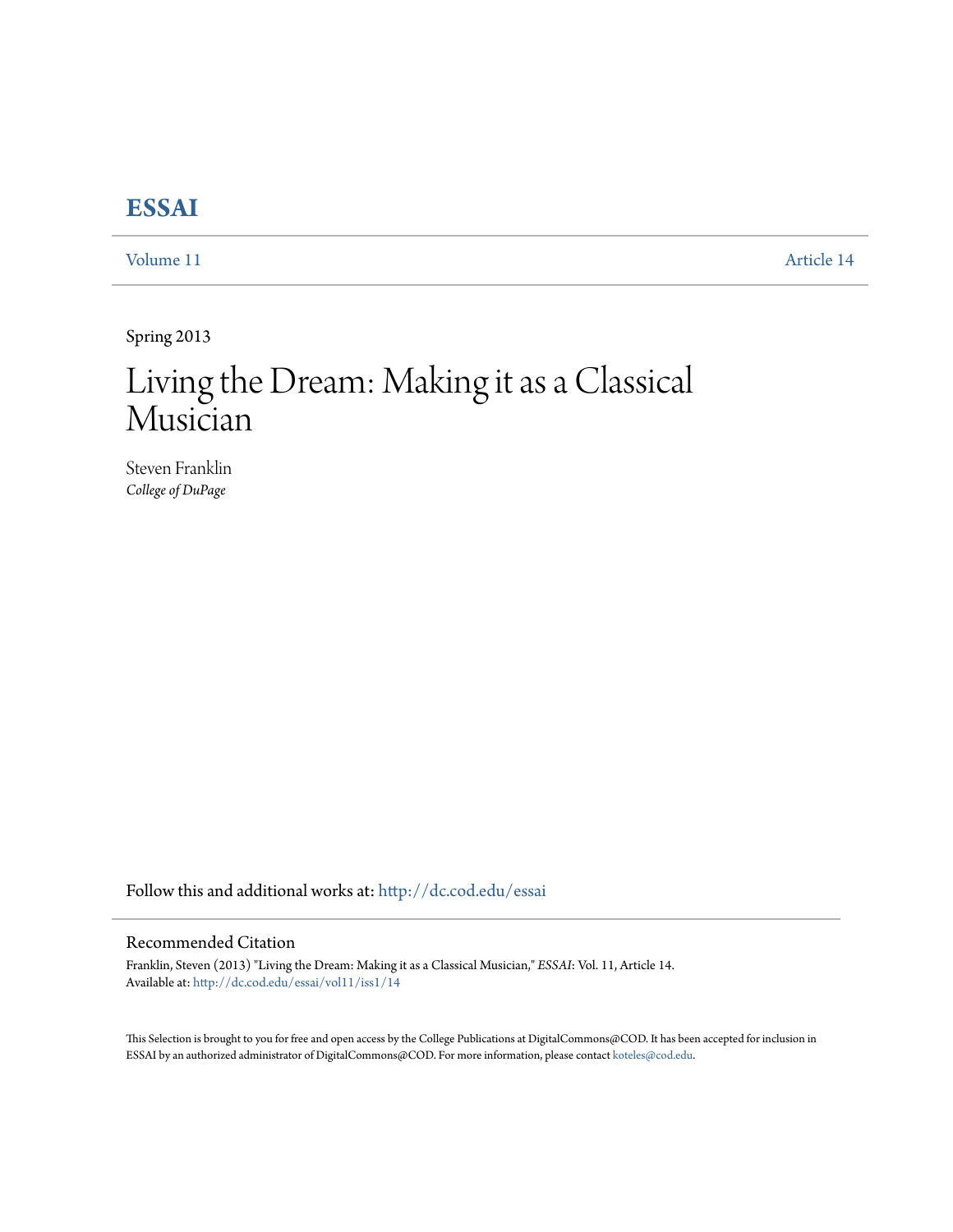Living the Dream: Making it as a Classical Musician

by Steven Franklin

(English 1102)

was sitting in the back row of a one hundred and twenty piece orchestra in Chicago's famous Orchestra Hall with a trumpet in my hands. My fellow musicians and I were performing Claude Debussy's *La Mer*, perhaps the greatest French orchestral tone poem ever written. And from the back row of the Chicago Youth Symphony Orchestra I saw everything that was going on and I listened to all the excellent music making that was going on around me as I performed on the same stage as the world-renowned Chicago Symphony Orchestra. After 40 minutes of intense concentration, we had finally arrived at the final brass chorale at the end of the piece. When that last fortissimo came, the rich chords and wild excitement of the ending sent a thrill running down my spine. It was moments like these that made the all the long hours of practice worth it and made me sure that I wanted to become a professional musician. Anyone who wishes to find a career as a classical instrumentalist or composer can relate.  $\prod_{\text{hard}}$ 

However, it's not quite that simple when it comes to making this dream a reality. Not everyone will be fortunate enough to secure a consistent, lucrative job playing in an orchestra or composing new music. Even if they are, it often takes months or years of waiting before these types of jobs are available. However, the good news is that these are not the only ways for a classical musician to be successful. There are many options available to young musicians that may easily be overlooked. Young musicians must become savvy in the business if they are going to make it. While maintaining the quality and originality of their art is very important, they must also look past the art in order to find a way to make a practical living from music making. A complete musician finds a way to balance aesthetic and artistic values with practical business savvy.

Most musicians enter music school with inspiration, a great work ethic, and absolutely no idea how to make a living after they graduate. While the market is extremely competitive, the smart musician can still find ample opportunities to make a decent living doing what they love by playing music. *The Savvy Musician* by David Cutler provides wisdom for the college graduate that wants to begin a career in music. Cutler speaks from his own experience and his successful career as a jazz and classical composer, pianist and conductor. He insists that to be a musician you need to love what you do first and foremost. Classical music is a competitive and stressful field, with little job security and comparatively low pay; however, it is a very fulfilling job and nothing can be more satisfying than pursuing ones passion for a living. He also states the great importance for musicians to be savvy to the current needs and demands of the music industry. He states, "In order to sustain a career, as opposed to hobby, you must find ways to earn income from your talents. This is where so many musicians draw a blank. They have the passion, cross their fingers and pray that life hands them the magical potion. If things don't work out neatly – and they rarely do-they have little idea where to  $turn''(4)$ .

This is why marketing oneself well is so crucial. Musicians also need excellent people skills and communication abilities to be able to do this effectively. The majority of gigs that I have played came from a friend or a friend of a friend. A savvy musician, even if not the most talented musician, will be able thrive in any market. This is important for all of today's musicians, whether classical or not. And there are many ways to put this savvy to use.

A number of potential career options are available for the young musician. One common way for a classical instrumentalist to begin a career is by freelancing and gigging locally; while it can be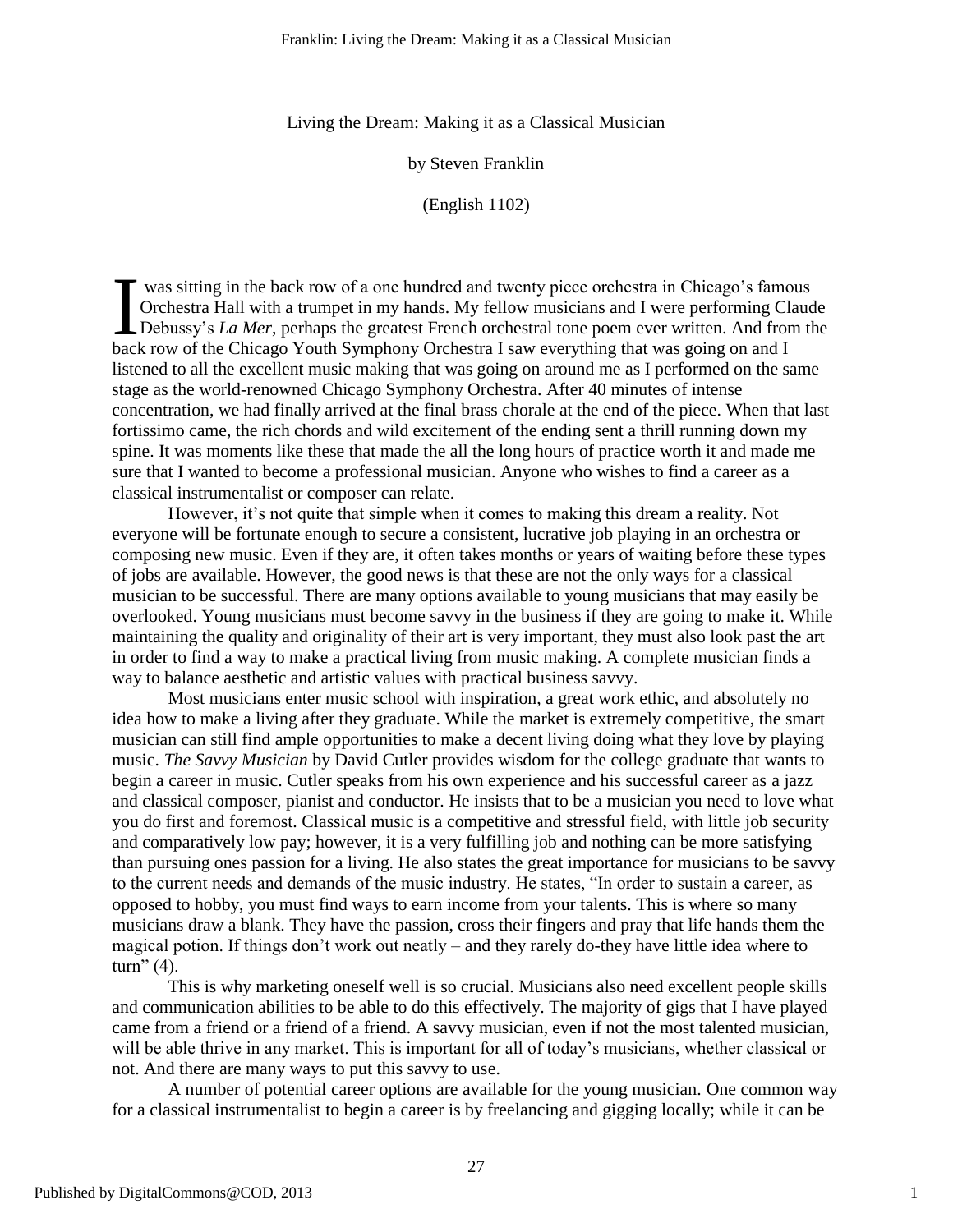#### *ESSAI, Vol. 11 [2013], Art. 14*

difficult for a musician to make this start, it is paramount that musicians build as many contacts as possible in order to begin to secure consistent and lucrative gigging opportunities. In the article "How To Make Money and Find Gigs" by Cesar Aviles, some ideas are presented on how to build contacts and expand one's freelance career. Aviles suggests creating a website and always having business cards ready to hand out to potential customers, a typical strategy for any business whether it is musical or not. Aviles stresses the fact that the music industry isn't any different from any other business; he insists that networking is the only way to establish a stable and successful freelance career. He also mentions that being professional in the way one deals with clients is one of the best ways to open up opportunities for future gigs. Communication, punctuality and professionalism generate a positive reputation that will support one's career.

In the end, however, the most important quality is flexibility. One can hardly expect to get the exact gig one wanted in the first few tries. Some methods of promoting oneself may not work; every situation is unique. Aviles states, "Different businesses, different strategies. You must find your own. This takes a long time but it will determine your success as a promoter…. [Y]ou cannot be a musician only. If Facebook brings lots of gigs then you do that. A blog? Website? Fliers? Word of mouth? Emails? Try everything and always keep looking for more" (2). In order to be a successful freelance musician, these are the things that one must consider. Making contacts from local gigs also lays the groundwork for advancing toward a permanent ensemble position.

The job of an orchestral instrumentalist is one of the most competitive and most coveted jobs in the music business. In addition to being lucrative, it is among the steadiest occupations that a classical musician can find today. Many musicians, who have grown up playing and listening to masterpieces by Beethoven and Mahler, dream of obtaining a job with a professional orchestra and playing some of the greatest music in existence for a living. Although this job can be stressful, it is perhaps the most fulfilling and enjoyable for classical instrumentalists. Because of this, it is an exceedingly competitive market and there are already only a handful of positions available each year.

Professional orchestral clarinetist George Seltzer noted this in his article "It's Supply and Demand Stupid!" He makes it abundantly clear how thousands of music students are graduating from conservatories all across the nation each year with the hope of playing professionally in an orchestra, while the reality is that only about 250 vacancies in professional orchestras are available and not all of those pay adequately enough to make a living. In addition to the small number of jobs, today's students are getting extremely good. The quality of student musicians now has reached a nearly unheard of level and hundreds of near-perfect musicians are all auditioning for the same jobs. Music schools need money to keep their programs going so they make promises to students about job placement after graduation, while the reality is actually quite different.

And, on the other side of the equation, audiences are becoming increasingly disinterested in classical music. An entire generation is growing up now that has had little to no music education whatsoever and has no desire to listen to live classical music. Although the orchestral market is very tough, Seltzer doesn't lose hope for classical musicians. He states, "We need fewer performers and more audiences…. There are possible solutions. Courses targeted for the non-music major are important. Not only the usual music appreciation courses, but also classes in music theory and music history as part of various eras of Western culture could be developed for and taken by any and all interested students" (28). He also advises classical musicians to, while pursuing their music degree, also take courses in outside fields such as business, math, or science. This will give music majors a more standard college education and provide extra-music opportunities should one have difficulty in securing an orchestral job, as could well be the case.

However, an orchestral job is hardly the only option for classical instrumentalists. A plethora of opportunities are available in other musical mediums. Concert band is one example of this. As a trumpet player myself, there are far more available positions playing in concert or military bands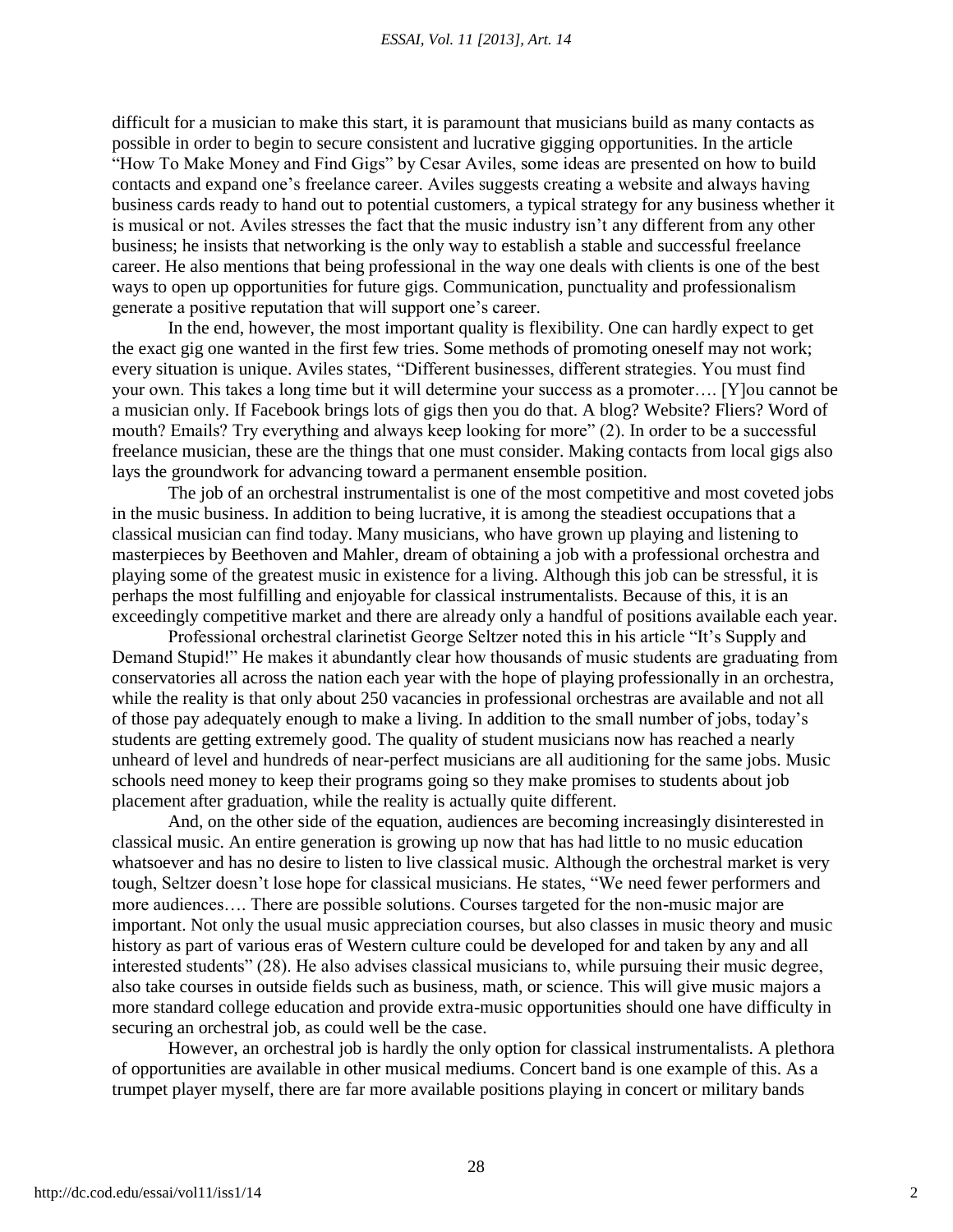than there are in the orchestral track. In addition to this, there are simply more bands in existence, particularly in the United States, than orchestras.

An *International Trumpet Guild Journal* article "Why Band?" by Marc Reed and Andrew Trachsel addresses this point. Reed and Trachsel discuss many of advantages of playing professionally in a wind ensemble or concert band. Though band is often considered a "lesser" ensemble when compared to the orchestra, this is only due to the fact that for years concert band lacked quality repertoire to perform. However, today new quality band music is being created at breakneck pace. Many of the most prominent names in classical music also wrote selections for wind ensembles, such as Mozart, Beethoven, Wagner, and Stravinsky. Wind band now has a large repertoire of quality music and every day more pieces are being introduced. There are also a large number of positions available for all types of musicians in concert band. Reed and Trachsel note,

> The dream of many aspiring trumpet players is to perform in a professional orchestra, as a classical soloist, or in a professional jazz ensemble. However, these select positions represent a small fraction of the world's trumpets…. [C]ommunity and military bands involve a much larger number of trumpet players. This is in part due to the size of the modern wind band trumpet section, which may range from four to twenty-four players. There are over seventy active-duty professional concert bands in the five branches of the United States Armed Forces, with many more opportunities for part-time playing in the Army Reserves, Army National Guard, and Air National Guard. Band is also part of many public school curricula, providing music for athletic, academic, and public events. (76)

This is true of all instrumentalists, not only trumpet players. Opportunities for playing professionally in wind bands abound. This is yet another viable career for a classical instrumentalist looking for playing opportunities.

Another occupation that is available to musicians is that of a composer or arranger. This is a very broad field. It includes arranging popular music for a local band to producing commissioned large-scale works for orchestra or wind ensemble and everything in between. Composing can be done either as a full-time profession or as a side job to enhance your earnings. Many classical instrumentalists are part-time composers, experimenting in their spare time with ideas to create some new music that might appeal to an audience. This music can either be published by a music company or simply produced on your own.

The ambition of most young composers is to become published by a major music company and therefore begin their career of writing music for a living; however, self-publishing one's own works is an option that few composers consider and it may be far more lucrative than the tiny percentage of royalties that composers collect from big music publishers. Composer John Mackey illustrates the stark differences in royalty collection between self-publishing and being published by an already established music company. Mackey describes the business aspect of this in detail. When a performance is licensed by the American Society of Composers, Authors and Publishers (ASCAP) as most "classical" performances are, the composer can collect royalties for that performance. However, only 50 percent of the proceeds go to the composer and the other 50 percent goes to the publisher. Moreover, 90 percent of all sheet music sales go to the publisher and the music store, while the hapless composer is left with only 10 percent of the gross profit. In addition to this, the publisher holds the copyright to any piece of music published through that company.

On the other hand, self-publishing allows the composer to keep the copyright to the work and to collect all of the money generated from the performance of the piece. This is the option that Mackey chose. In his words, "I didn't want 50% of the performance earnings to go into the ether since I wasn't published, so I registered a publishing company with ASCAP –Osti Music....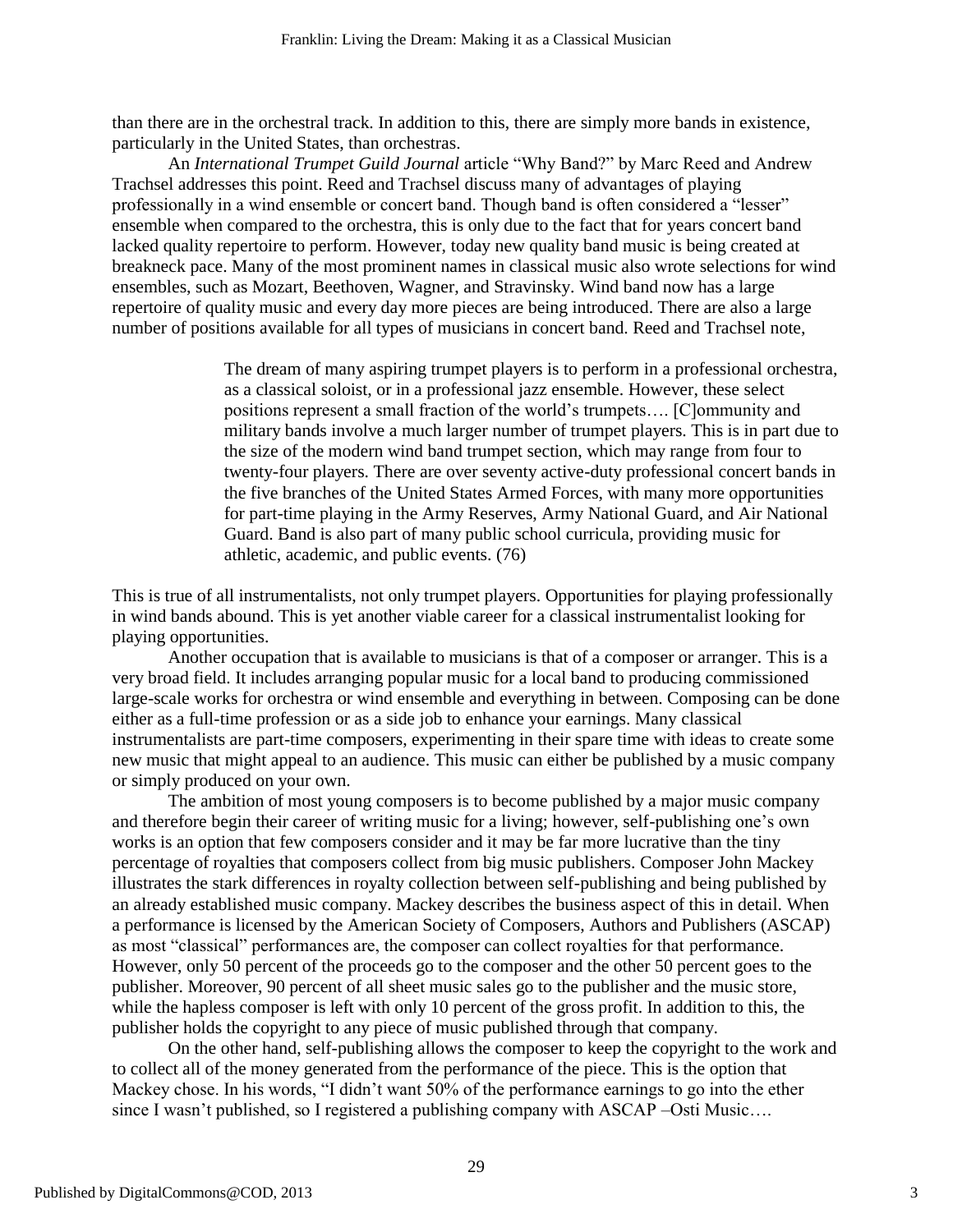Eventually I got an ACAP check for the performance of [one of my pieces] – my writer royalty check. Then, a few weeks later, I got another (equally tiny) check, for the same amount - my publisher check‖ (Mackey 1). As great as this may seem, the only downside is that the composer must process and print all his or her own music, which can be costly and time-consuming. If a composer is working other jobs such as teaching it can be difficult to find the time and resources to manage that aspect of self-publishing. Mackey states,

> All of this takes a lot of time, and a lot of composers, understandably, would rather just compose and not worry about the business aspect of it. They just want to write the music, give it to a publisher, and not think about it anymore, and whatever income they collect, no matter the amount, is just a nice bonus. Most of those composers probably have other jobs — like teaching — or wealthy families to make that possible. I like to think of it like I also have a 'day job', and my day job is publishing my own music. (2)

For young composers looking to make a living writing music, self-publishing is a favorable option to consider.

This useful option for composers has actually been present for centuries. Steven Zohn, in his article "Telemann in the Marketplace: The Composer as Self-publisher," discusses the state of music publishing in Hamburg in the early 1700's. Famous baroque composer, Johann Philippe Telemann, after many frustrations with the music publishing industry began to self-publish and process all his own music. This proved to be very successful for him and for other contemporary composers who followed his example. Zohn writes that "[w]ith composers receiving little or no remuneration from booksellers, it is understandable that some chose to act as their own publishers. Self-publication seems to have been least common during periods when the music-publishing industry was flourishing" (4). This is true even today, as published composers are receiving record-low royalties from music publishing companies. The self-publishing route is a viable option for composers today, just as it was in the  $18<sup>th</sup>$  century for Telemann.

The need for new music to be written is decreasing and many musical mediums, particularly the symphony orchestra, are very difficult for living composers to successfully write for. This is mainly due to the wealth of quality music already available for performance that has been written over the last four or five centuries by composers who are no longer alive. The Cleveland Orchestra, for example, does not need to perform new music written by a living composer, whom it would have to pay royalties to. Not to mention that an unknown, living composer would be far less likely to sell tickets than Beethoven or Brahms.

However, many professional ensembles are creating programs dedicated to the performance of new music. The Chicago Symphony Orchestra has a concert series entitled "MusicNow" in which the orchestra performs five or six concerts each year that are entirely made up of new music by current composers. It is programs like these that provide the best opportunities for young composers to make their name known and get their music promoted by prestigious ensembles. Composers are also turning to relatively new kinds of ensembles, such as the wind symphony or the brass quintet, for support and to commission new works for young composers to write. The repertoire that such ensembles have to draw from is far less extensive then the symphony orchestra and new music for these ensembles is important to both the composer and the instrumentalists. Although the job market for young composers of new music is not large, young composers who are willing to engage in the business side of music can survive and find consistent work in the field. Composers must always be looking for new ways to create unique music and make it appealing to a variety of audiences, whether this includes self-publishing or being published by an already established music company.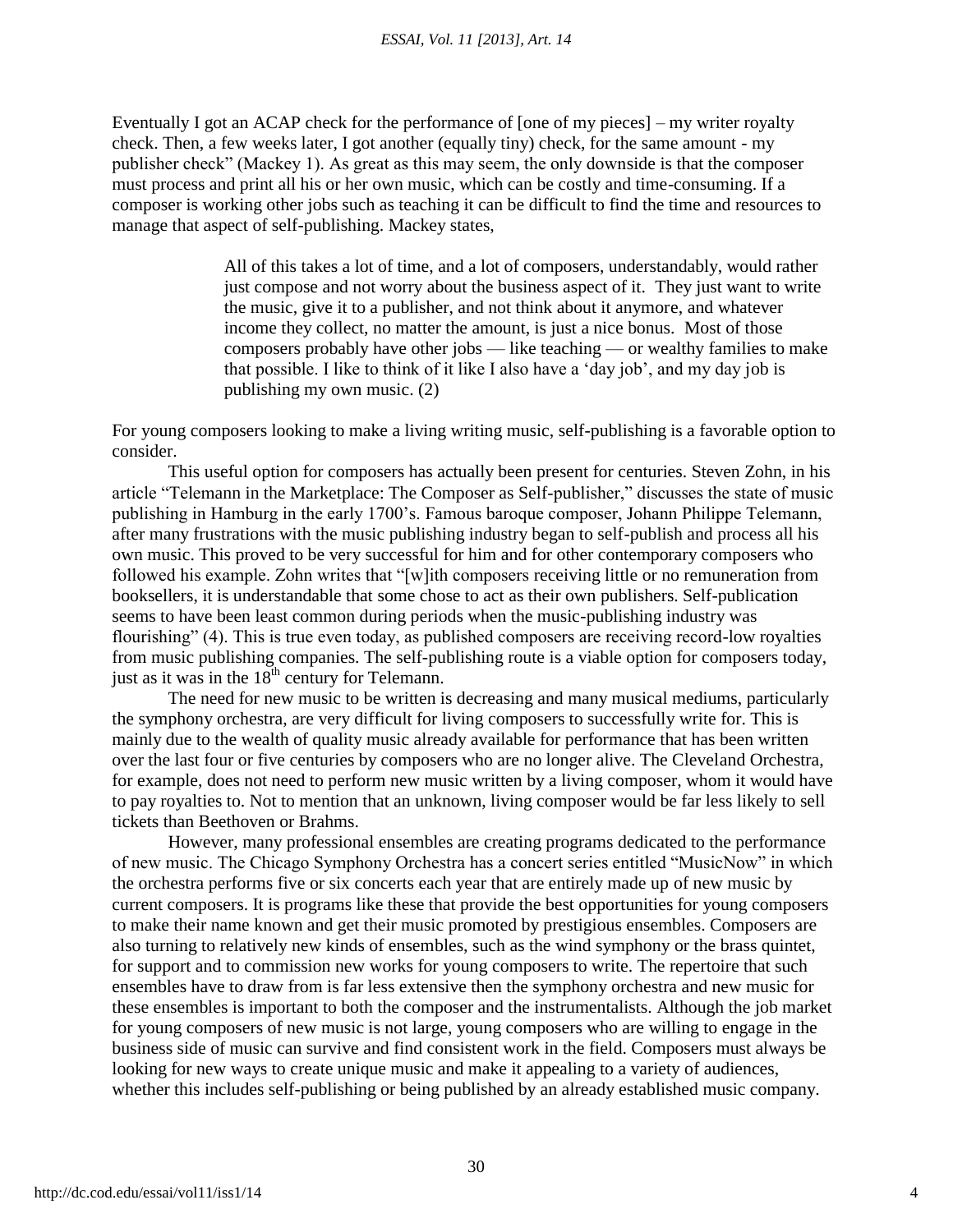For any of these career options, the most important thing is to apply the skills that you possess to the current job market. While it is important to possess talent and cultivate your musical abilities to the highest degree attainable, if your skills aren't marketable, they aren't useful; skills must be applied to the job market in a way that is relevant to current needs and trends. Freelance keyboardist James Gibson has worked as a full-time musician in Atlanta, Georgia, for more than twelve years. His book, *Playing For Pay,* is a practical guide for musicians looking to make a start in a freelance career or expand their influence. He created a system for developing your own marketing strategy and expounds on this in his book. This system involves a three-step process in which the musician takes inventory of his or her skills and practical abilities, then looks to see what jobs match these personal and practical skills, and finally builds the contacts necessary to develop opportunities in those particular areas. Gibson emphasizes the importance of creating one's own opportunities, rather than waiting for the opportunities to come to you. He asserts that "[n]o matter how good a musician you are, you still have to create your own career, step by step, job by job. No one will be standing by to tell you what to do next…. You create your career as you go, and you're always searching for people who'll pay to hear you perform" (1). Because opportunities for paid performance usually don't abound for classical musicians, they must learn to create their own.

Another very helpful guide for those looking to make a career out of music was written by Shelly Field. Field is a career expert and author of over 45 books on various subjects relating to practical careers. Her book, *Career Opportunities in the Music Industry*, was the first authoritative exposition of all of the potential careers that exist for one seeking to work in the music industry. Since the initial publication of this book in 1985, it has been revised twice to stay relevant with the current job market. This book not only covers the job opportunities for classical instrumentalists and composers but all jobs that are applicable to individuals who desire to work in the music business, regardless of whether they are musicians or not. This is the most thorough and comprehensive guide to the music industry available. Field lists every current job in the business along with their respective salaries, prerequisites, duties, and employment prospects. Field continues to stress the importance of making and capitalizing on contacts throughout her book. She advises, "Use every contact you have. Don't get hung up on the idea that you want to get a job by yourself. If you are lucky enough to know someone who can help you obtain a job you want, take him or her up on it…. Ask for help. Find a mentor" (14). Field is realistic but optimistic in her view on the subject. There are jobs available for everyone who has a desire to have a career in music.

One of the best ways to build contacts is by joining a professional organization. As a composer, one of the most helpful organizations is the *National Association of Composers/USA* or NACUSA. This organization publishes a journal with useful and current information for today's composers. They also hold annual conferences and sponsor many composition competitions. Membership is only \$30 dollars and with membership comes access to a vast network of composers and musicians that could help one get his or her name out and secure performances of pieces. By joining an association it becomes far easier to build the contacts that are necessary for any successful career in music.

Despite the fact that classical music has declined in popularity, the resourceful, flexible and hard-working musician will be able to maintain a successful career. Julie Lee goes into detail on this point in her article "A Requiem for Classical Music." Despite the lugubrious title, Lee still holds hope for classical music. Though the market is tough and many musicians are struggling, there is not only bad news to be found here. Though classical concertgoers aren't bountiful, the numbers have been gradually increasing. Over the last 15 years, the number of people that attend orchestra concerts has increased by 3 percent. This is in part due to the fact that orchestras and other music organizations, realizing the decline in popularity of classical music, have greatly improved the way that they market and promote their music. Lee states,